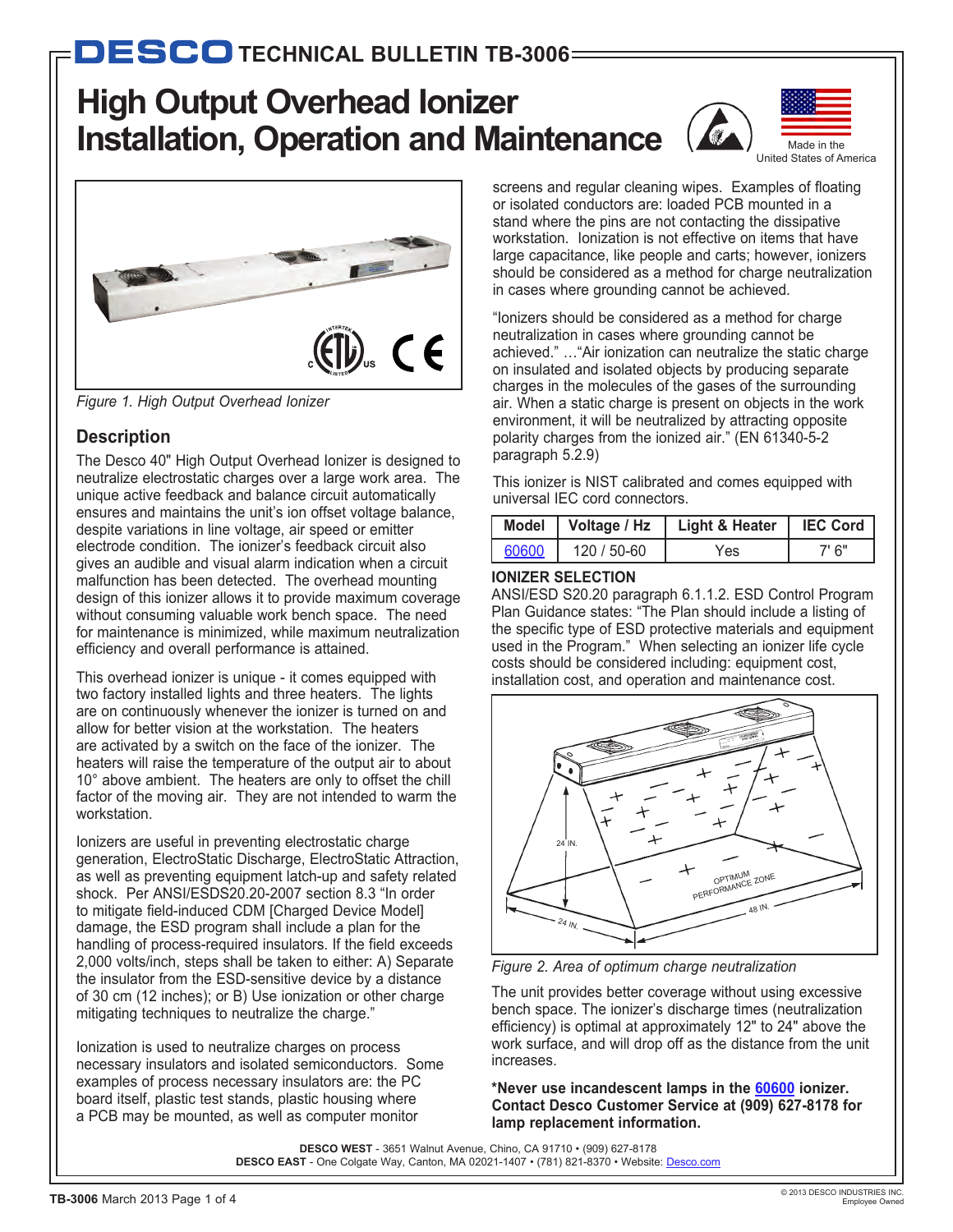#### **Installation**

Figure 3 shows multiple mounting positions relative to the bench top. Mounting may be accomplished by brackets from shelving, vertical uprights, lights, or with chains hung from the ceiling. Ensure that air flow is not impeded by the method used.



*Figure 3. Mounting alternatives relative to the bench top*

## **Mounting Suggestions**

Mounting the ionizer is facilitated by five 1/4"-20 threaded holes on each end and universal brackets supplied with the unit. To avoid a potential shock hazard, be sure that fasteners do not extend more than 1/2" into unit.



*Figure 4. 1/4"-20 threaded mounting holes*

# **Filter for Ionizer (Optional)**

A filter is available for the High Output Overhead Ionizer. Overhead ionizers operate more effectively when the air is free of contaminants. The filter will allow the overhead ionizer to operate longer between maintenance intervals. Ensure that ionizer is turned off. Remove grills and install filters on the ionizer using screws supplied (do not re-install grills over filters). Replacement filters (Desco item #60455) are available. For more information on the filter, call our customer service department at 909-627-8178 (Chino, CA) or 781-821-8370 (Canton, MA).



*Figure 5. Filter for ionizer*

#### **Operation**

After the ionizer has been securely mounted, connect the power cord to the IEC connector on the back of the unit and then to a convenient grounded receptacle. It is recommended that the AC outlet be checked for proper wiring and grounding, as the ionizer depends on a good ground for offset voltage balancing.

Set the front panel rocker fan switch to either "HIGH" or "LOW" speed fan. Higher air flow will result in a faster neutralization rate.

**If the ionizer is used in a manner not specified by the manufacturer, the protection provided by the ionizer may be impaired.**

#### **Maintenance**

"As with all ionizers, periodic maintenance will be needed to provide optimum performance." (Reference: IEC 61340-5- 2:1paragraph 5.2.9).

The frequency of monitoring ionizers really depends on how and where they are used. Since the majority of them use a fan to transport the ions to the working area, the cleanliness of the air directly affects their performance over time and how often the emitters should be cleaned.

ANSI/ESD S20.20 specifies that the compliance verification of ionizers be tested per ESD TR53. EIA-625 recommends checking ionizers every 6 months, but this may not be suitable for many programs particularly since an out-of-balance may exist for months before it is checked again. ANSI/ESD S20.20 paragraph 6.1.3.1 Compliance Verification Plan Requirement states: "Test equipment shall be selected to make measurements of appropriate properties of the technical requirements that are incorporated into the ESD program plan." And paragraph 6.1.3.2. Compliance Verification Plan Guidance states: "In addition to internal audits, external audits (Organization and supplier of ESDS items) should be performed to ensure compliance with planned requirements. Verifications should include routine checks of the Technical Requirements in the Plan. The frequency of verification checks should be based on the control item usage, its durability and associated risk of failure."

**DESCO WEST** - 3651 Walnut Avenue, Chino, CA 91710 • (909) 627-8178 DESCO EAST - One Colgate Way, Canton, MA 02021-1407 • (781) 821-8370 • Website: [Desco.com](http://desco.descoindustries.com/)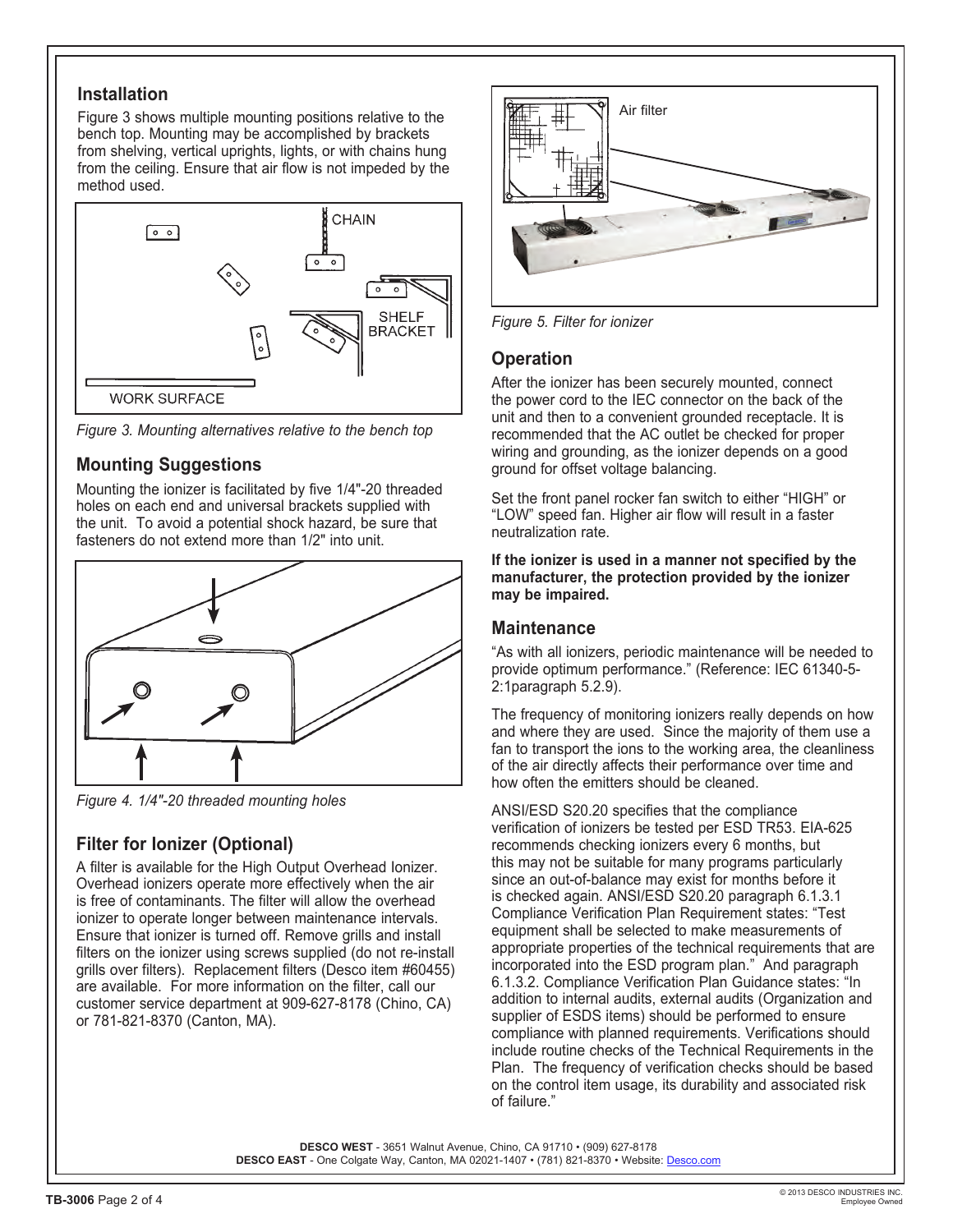Under normal conditions the ionizer will attract dirt and dust (especially on the emitter and fan guards). To maintain optimum performance, cleaning must be done on a regular basis. The emitter pins should be cleaned at least every 6 months. However, more frequent cleaning may be required if used in environments with more contaminants.



*Figure 6. Cleaning the emitters and fan guards*

Emitter pin cleaning is very simple and should be done frequently. TURN THE IONIZER OFF. Blow off contaminants on the emitter assemblies and fan guards with clean dry air.

If the ionizer does not return to proper balance, then you may need to clean each emitter point more thoroughly. **TURN THE UNIT OFF AND DISCONNECT THE POWER CORD.** With a non-linting swab or small brush dipped in isopropyl alcohol wipe each emitter needle thoroughly.

Brush off emitters to assure that stray filaments of cleaning material are completely removed. A soft cloth and alcohol may be used to clean each fan guard.

#### **Emitter Needle Replacement**

The tri-metallic emitters should not require replacement unless broken or damaged. Contact Desco if replacement is required.

# **Light Bulb Replacement**

The High Output Overhead Ionizer features two fluorescent light bulbs. They can be accessed and replaced by removing the two covers located at the top of the ionizer. The light bulbs should only be replaced by the same compact fluorescent bulbs, 15 W max. NOTE: Never use incandescent lamps in the High Output Overhead Ionizer.

#### **Neutralization Efficiency (Discharge Times)**

The comparative efficiency of overhead top ionizers is determined by a standard test published by the ESD Association Standard ANSI/ESD S3.1. The typical discharge times measured using this standard for the ionizer are shown in the following diagram. The performance of the ionizer was measured with the unit positioned at varying distances with the fan speed on high and without a filter.





## **Theory of Operation**

By definition, materials that are insulators cannot have static charges removed via grounding as they do not conduct electricity. Ionizer emitters flood an area with millions of positive and negative charged ions to neutralize statically charged insulators.

Desco overhead ionizers employ a safe non-nuclear Steady-State DC ionization source. Steady DC systems consist of separate negative and positive ion emitters connected by a pair of high-voltage cables to their respective high-voltage power supplies. The ionizer's unique, closed loop monitoring circuitry monitors ion output and automatically adjusts the unit to reach an equilibrium at perfectly balanced ion flow. The ionizer is designed to achieve balance under extreme conditions and is uniquely able to maintain balance in almost any environment. Desco ionizers meet the ANSI/ESD S20.20 less than ±50 volts required limits offset voltage tested in accordance with ANSI ESD S3.1. High Output Overhead Ionizers greatly exceed the requirement providing ±15 volt auto balancing.

The unit's circuitry also features a visual alarm, which alerts the user of malfunction conditions caused by excessive electrode contamination or the failure of either the positive or negative power supply. When the High Output Overhead Ionizer is ON and its output is balanced, the blue LED indicator on the front of the unit will be steadily lit. If a malfunction condition is detected the balance circuit will cause the blue LED to flash until the problem is corrected. See the maintenance section for recommended maintenance procedures.

**DESCO WEST** - 3651 Walnut Avenue, Chino, CA 91710 • (909) 627-8178 DESCO EAST - One Colgate Way, Canton, MA 02021-1407 • (781) 821-8370 • Website: [Desco.com](http://desco.descoindustries.com/)